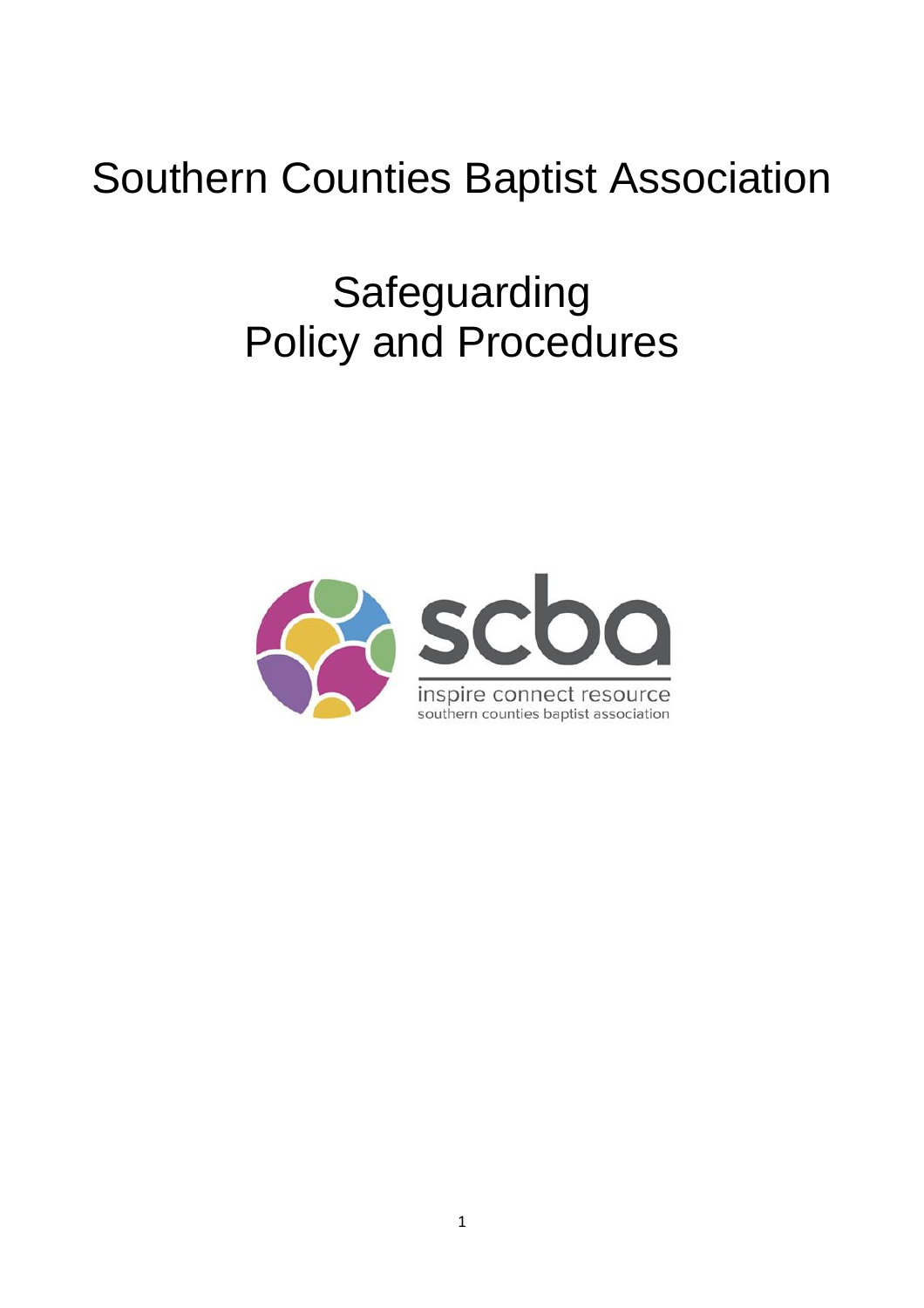# **INDEX**

| Safeguarding in context                                                                                                            | 3  |
|------------------------------------------------------------------------------------------------------------------------------------|----|
| SCBA safeguarding policy statement                                                                                                 | 4  |
| Association responsibility for safeguarding                                                                                        | 5  |
| Safeguarding regarding Baptist Together Accredited Ministers                                                                       | 6  |
| Safeguarding regarding SCBA Regionally Recognised Leaders                                                                          | 8  |
| Association provision of training                                                                                                  | 9  |
| Responding to allegations<br><b>Regional Staff</b><br>Nationally accredited ministers<br><b>SCBA Regionally Recognised Leaders</b> | 11 |
| Contact details                                                                                                                    | 13 |
| Appendix 1 Useful resources and contacts                                                                                           | 14 |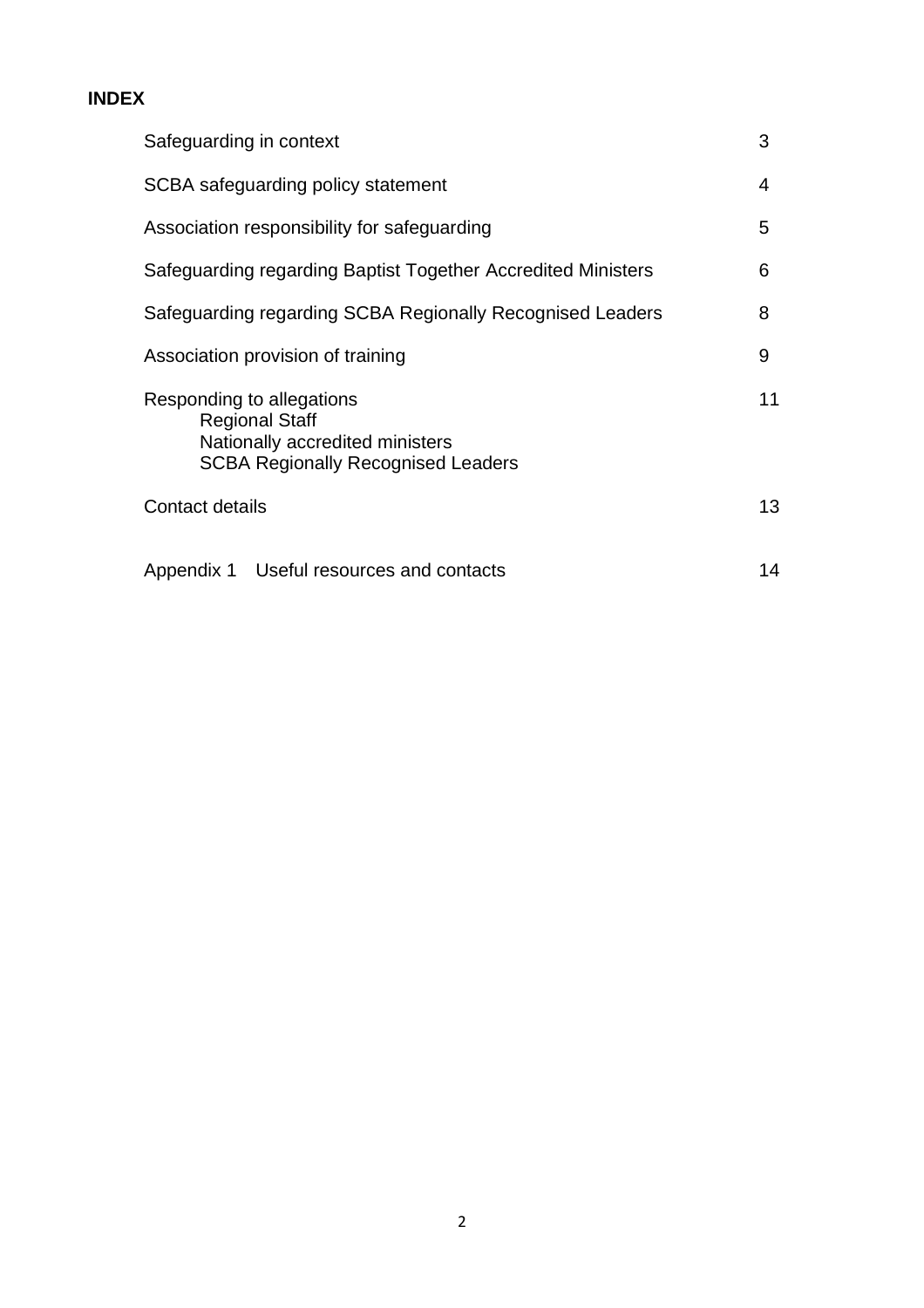# **SAFEGUARDING IN CONTEXT**

# **WHAT IS SAFEGUARDING?**

### **Safeguarding is the protection of adults and children from harm, abuse or neglect.**

Safeguarding is everyone's responsibility. As a regional association, SCBA take our collective responsibility to protect children and adults from harm seriously.

Every person in a Baptist Church in the SCBA region, and nationally, has the right to be treated with dignity and respect, to be listened to and treated with compassion. These expectations are central to the way in which we interact with each other in our life together.

Safeguarding involves a range of activities aimed at promoting the individual's fundamental right to be safe. These include making and maintaining safe environments for all, having processes to follow should something go wrong, and support for everyone involved.

SCBA Trustees, in keeping with the wider Baptist Union of Great Britain (BUGB), expect each Baptist Church within SCBA's association to demonstrate due diligence to our safeguarding responsibilities. SCBA Trustees strongly encourage all SCBA Churches to adhere to the BUGB policy:

[https://www.baptist.org.uk/Groups/220754/Safeguarding\\_Policy\\_and.aspx](https://www.baptist.org.uk/Groups/220754/Safeguarding_Policy_and.aspx)

We all operate together, in Baptist community, within the wider context of national safeguarding legislation, particularly the Children Act 2004 and the associated guidance in Working Together to Safeguard Children (2018), and the Care Act (2014) designed to protect adults at risk of abuse or neglect.

Specifically SCBA Trustees have the following expectations of each Baptist Church within the region:

- That each church has a Designated Person for Safeguarding (DPS), whose contact details are publicised to the church.
- If there is concern that a child or adult may be at risk of immediate harm the Police and Social Care must be notified immediately.
- That Minister(s), the Church Secretary and Deacons/Elders safeguarding responsibilities as Trustees of the Church are clearly defined and that these individuals receive the necessary training to fulfil their functions
- That the Minister(s), Youth Leaders, Deacons/Elders and the DPS have had safeguarding training within the last three year period.
- That each church has a Safeguarding Policy, aligned wherever possible with the national BUGB Exemplar Policy
- That the DPS, Minister(s) and other relevant leaders in the church know who to contact to make a safeguarding adult referral (Adult Social Care) or child protection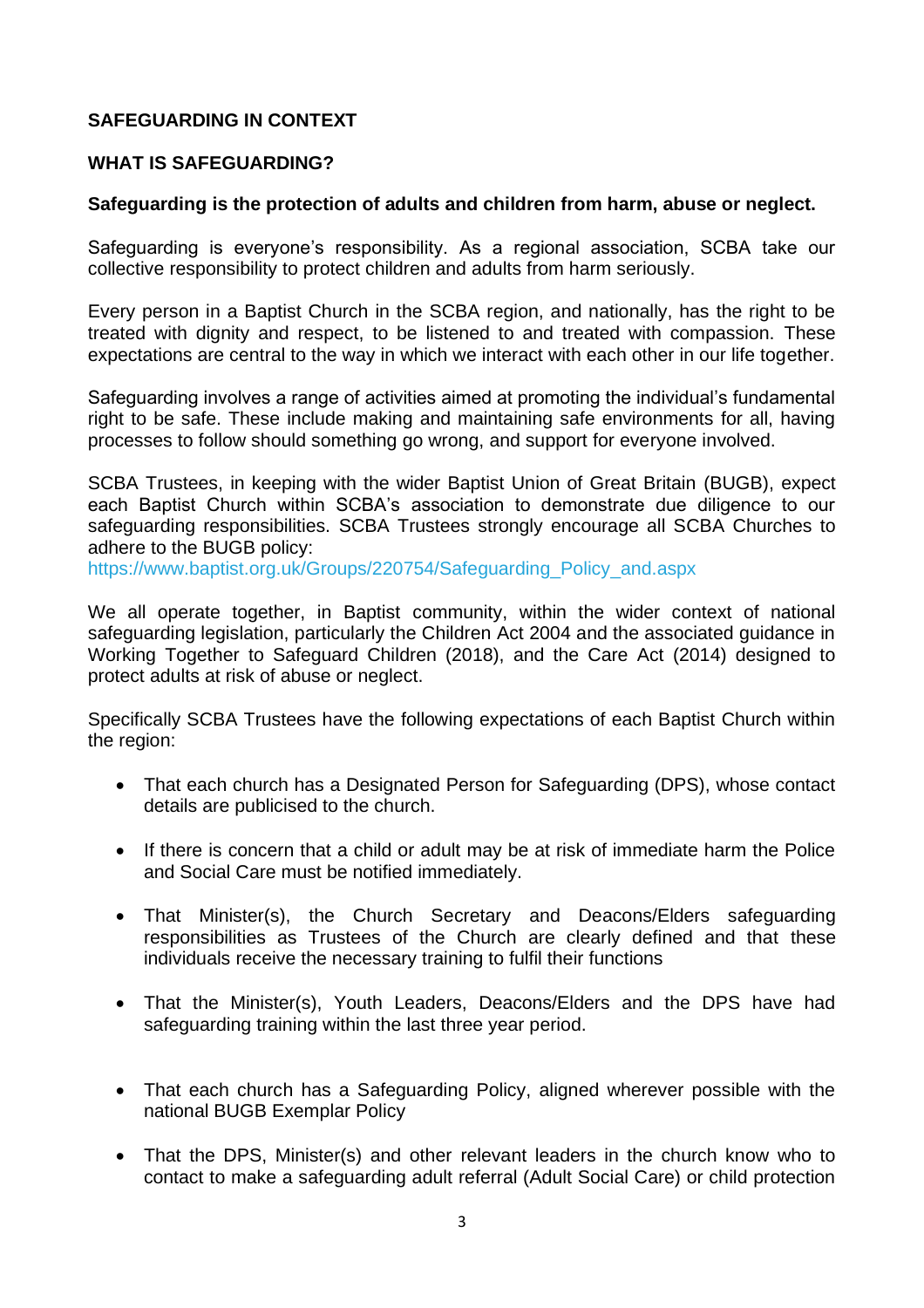referral (Children's Social Care); and that referrals are made in a timely way i.e. within 24 hours.

- That the DPS, Minister(s) and other relevant leaders in the church know how to contact the Local Authority Designated Officer (LADO) if an allegation, or concern about the suitability, of a volunteer or member of staff to work with children or vulnerable adults is made; and that referrals are made in a timely way i.e. within 24 hours.
- That each church keeps records of safeguarding matters and seeks advice from the SCBA team when safeguarding matters arise.
- That for individuals within our church communities who have a history of offending or other associated risk factors that need to be considered in the wider context of keep everyone in the church safeguarded, that there are clear risk assessments and safeguarding contracts in place, which are reviewed at least annually with other statutory partners.
- That safer workforce checks are undertaken for all paid employees and volunteers working with children, young people or vulnerable adults.
- For ensuring that outside groups using church premises provide assurance that they have appropriate safeguarding policies and procedures, to which they adhere.

In line with BUGB guidance, we expect that SCBA Churches will ensure that:

- A copy of the safeguarding policy statement will be displayed permanently on the church noticeboard and church office, and is available on our church website.
- Each worker with children and/or adults at risk will be given a full copy of the safeguarding policy and procedures and will be asked to sign to confirm that they will follow them.
- A full copy of the policy and procedures will be made available on request to any member of, or other person associated with the church.
- The policy and procedures will be monitored and reviewed annually, and any necessary revisions adopted into the policy and implemented through our procedures.
- The policy statement will be read annually at the church AGM, together with a report on the outcome of the annual safeguarding review.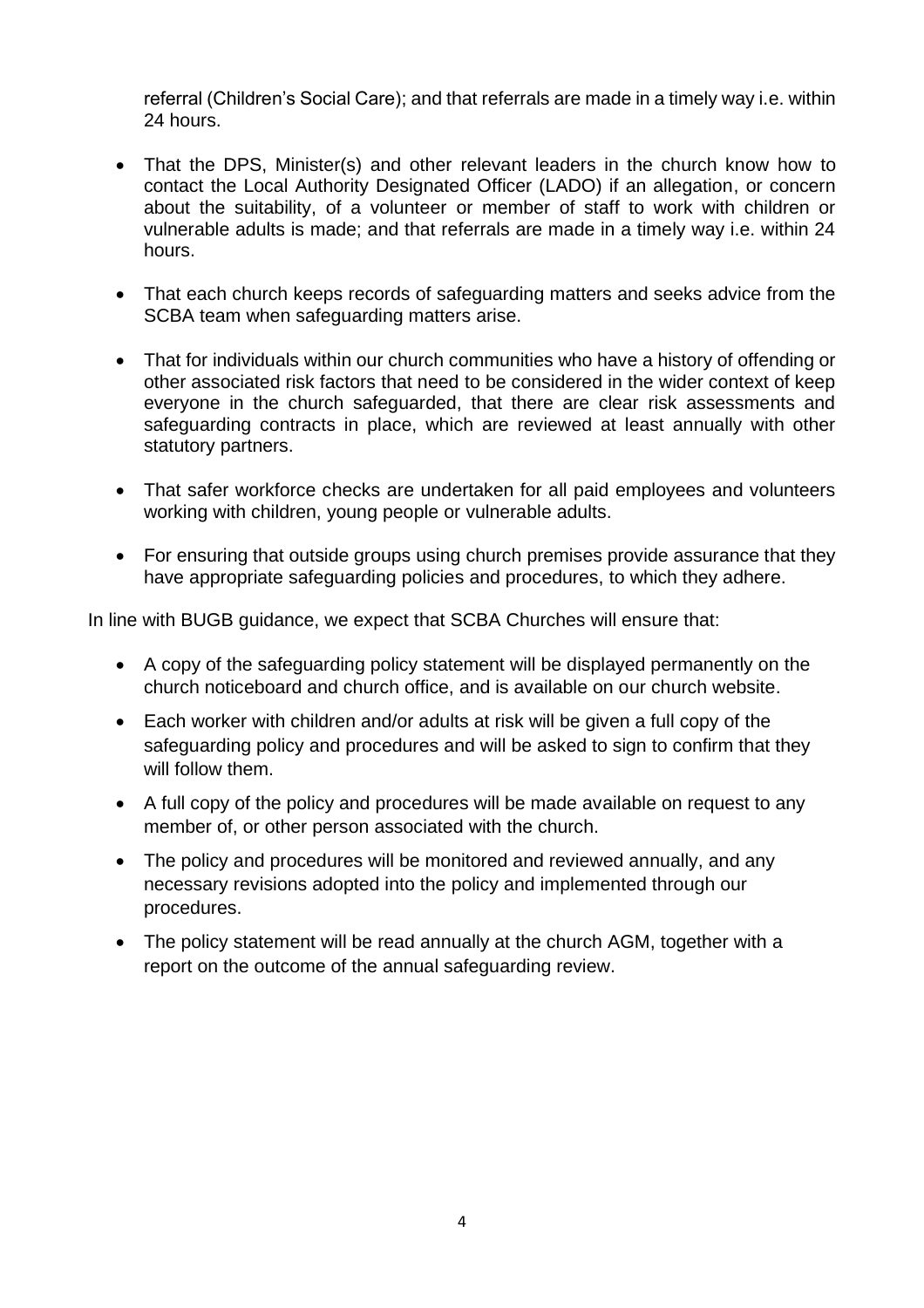Everyone has his or her part to play in helping to safeguard children and adults at risk within the life of the church.

We expect all SCBA Churches to adhere to the BUGB's overarching safeguarding principles, which are to **Recognise, Respond, Record, Report** .

BUGB has a code of behaviour for all those working with children and/or adults at risk so that everyone is shown the respect that is due to them, which SCBA Trustees expect SCBA churches to adhere to, it is:

- Treat everyone with dignity and respect.
- Use age and ability appropriate language and tone of voice. Be aware of your body language and the effect you are having on the child or adult at risk.
- Listen well to everyone. Be careful not to assume you know what a child or adult at risk is thinking or feeling. Listen to what is being spoken and how it is said. At the same time, observe the individual's body language to better understand what is being said.
- Be aware of any physical contact you may have with a child or adult at risk and record it when necessary. For instance, if you need to stop a fight, administer First Aid, give a hug to someone in distress, or protect yourself or others from danger.
- Do not make sexually suggestive comments about or to a child or adult at risk, even in 'fun'.
- Do not scapegoat, belittle, ridicule or reject a child or adult at risk.
- Keep a record of any significant incidents or concerns on a Safeguarding Incident Form (see Appendix 3). Enter the names of all those present and anything of note which you observe, e.g. details of any fights broken up by the workers, allegations made, etc. All workers who witnessed the incident, overheard it or responded in any way should record the details and sign and date the form.

If safeguarding concerns arise, SCBA Churches are expected to adhere to the BUGB safeguarding arrangements:

- If the behaviour of a child or adult at risk gives any cause for concern
- If an allegation is made in any context about a child or adult at risk being harmed
- If the behaviour of any individual towards children or adults at risk causes concern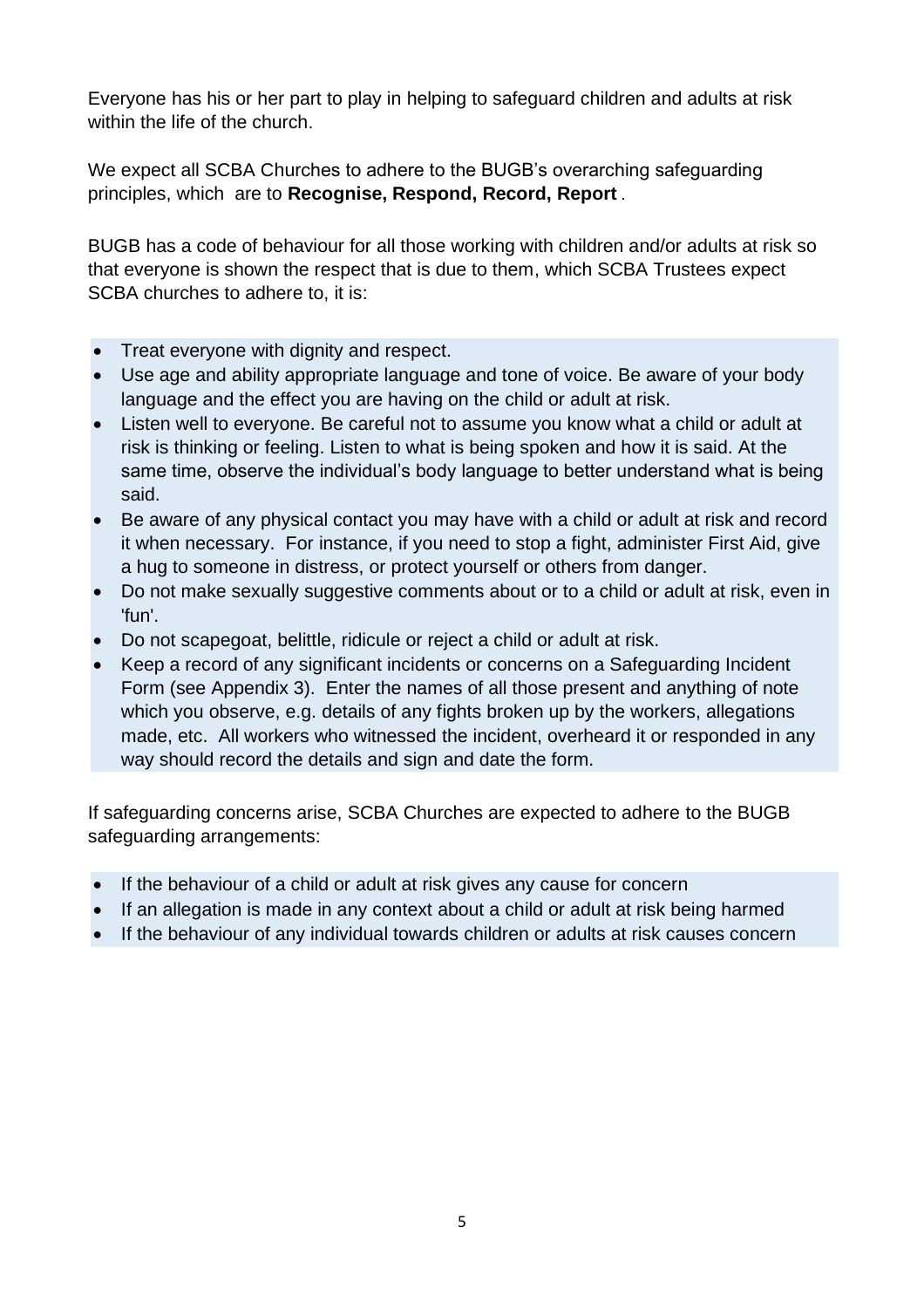| <b>WHAT TO DO</b>                                                                                                                                                                                                                                                                                                                                                                                                                                                                                                                                                                                                                                                                                                                                                                                                                                                                                                                                                                                                                                                                                                                                                                        | <b>WHAT NOT TO DO</b>                                                                                                                                                                                                                                                                                                                                                                                                                                                                                                                                                                                                                                                                                           |
|------------------------------------------------------------------------------------------------------------------------------------------------------------------------------------------------------------------------------------------------------------------------------------------------------------------------------------------------------------------------------------------------------------------------------------------------------------------------------------------------------------------------------------------------------------------------------------------------------------------------------------------------------------------------------------------------------------------------------------------------------------------------------------------------------------------------------------------------------------------------------------------------------------------------------------------------------------------------------------------------------------------------------------------------------------------------------------------------------------------------------------------------------------------------------------------|-----------------------------------------------------------------------------------------------------------------------------------------------------------------------------------------------------------------------------------------------------------------------------------------------------------------------------------------------------------------------------------------------------------------------------------------------------------------------------------------------------------------------------------------------------------------------------------------------------------------------------------------------------------------------------------------------------------------|
| If you think that a child, young person or<br>$\bullet$<br>adult is at risk of immediate harm please<br>contact the Police and Social Care Services<br>(if out of usual working hours contact the<br>Emergency Duty Team) and report the<br>concern; they will advise you on what<br>needs to happen next.<br>Listen to and acknowledge what is being<br>said.<br>Try to be reassuring & remain calm.<br>$\bullet$<br>Explain clearly what you will do and what<br>$\qquad \qquad \bullet$<br>will happen next.<br>Try to give them a timescale for when and<br>$\bullet$<br>how you / the DPS will contact them again.<br>Take action and ensure the DPS is<br>$\bullet$<br>informed as soon as possible, as a<br>minimum within 24 hours of the concern<br>arising<br>Be supportive.<br>$\bullet$<br>Tell them that:<br>They were right to tell you;<br>You are taking what they have said<br>seriously;<br>It was not their fault;<br>That you would have a duty to pass<br>this information on to the appropriate<br>people, with their permission;<br>Be open and honest.<br>Give contact details for them to report<br>any further details or ask any questions<br>that may arise. | Do not promise confidentiality.<br>$\bullet$<br>Do not show shock, alarm, disbelief or<br>disapproval.<br>Do not minimise what is being said.<br>$\bullet$<br>Do not ask probing or leading questions, or push<br>$\bullet$<br>for more information.<br>Do not offer false reassurance.<br>Do not delay in contacting the DPS.<br>$\bullet$<br>Do not contact the alleged abuser.<br>$\bullet$<br>Do not investigate the incident any further.<br>$\bullet$<br>Never leave a child or adult at risk waiting to<br>$\bullet$<br>hear from someone without any idea of when or<br>where that may be.<br>Do not pass on information to those who don't<br>$\bullet$<br>need to know; not even for prayer ministry. |

# **Safer Recruitment**

SCBA Trustees recognise that sadly individuals who wish to perpetrate harm or abuse can seek a role within Church communities. SCBA Trustees expect SCBA churches to adhere to BUGB guidance on safer recruitment, which includes the following.

When recruiting both paid and volunteer church workers, the following process will be applied:

- 1) We will develop a clear role profile, person specification and application form;
- 2) When advertising a role which involves working with children or adults at risk we will make it clear that any appointment is subject to a DBS check;
- 3) All applicants will be asked to complete an application form and include the names of two referees;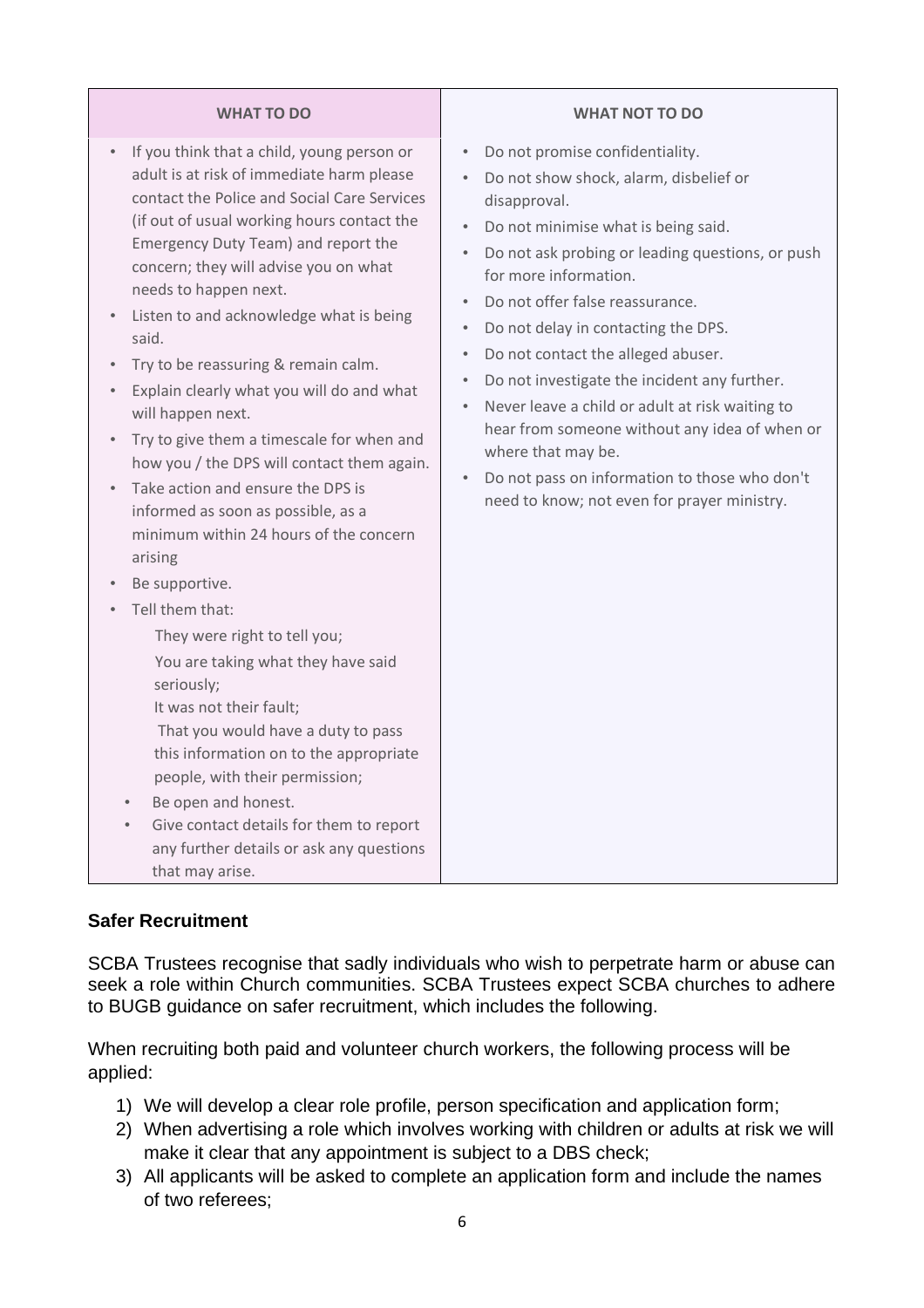- 4) Shortlisting of applicants will be carried out by at least two people, including the line manager or group leader directly overseeing the role being recruited for;
- 5) Interviews will be carried out by at least two people, including the line manager or group leader;
- 6) References, a Self Disclosure Form and an enhanced DBS check must be completed satisfactorily before the appointed person starts in their role.

Note: Under the Criminal Justice and Court Services Act 2000, it is an offence for anyone disqualified from working with children or adults at risk to knowingly apply, accept or offer to work with children or adults at risk. It is also a criminal offence to knowingly offer work with children or adults at risk to an individual who is so disqualified or to knowingly allow such an individual to continue to work with children or adults at risk.

### **Additional checks for paid workers**

In addition to the above checks which should be completed for both paid and volunteer church workers, an applicant's UK residency status and/ or right to work in the UK will be checked when recruiting for a paid role.

### **References**

Formal written references will be requested, ideally in the form of at least one professional and one personal reference

# **Appointment and Supervision**

The church's safeguarding policy and procedures will be discussed with the applicant and they will be required to sign their agreement to adhere to them. All workers will have a role description and clear lines of accountability to a leader and the leadership team. Paid workers will also have an assigned supervisor whom they will meet with regularly to discuss work and address any issues or areas of concern. There will be a probationary period of six months in the role before any paid appointment is confirmed.

There will also be regular team meetings to review procedures, share concerns and identify other matters that may need clarification and guidance.

### **For further information and guidance on managing safeguarding, please reference the BUGB Safeguarding policy:**

**[https://www.baptist.org.uk/Groups/220754/Safeguarding\\_Policy\\_and.aspx](https://www.baptist.org.uk/Groups/220754/Safeguarding_Policy_and.aspx)**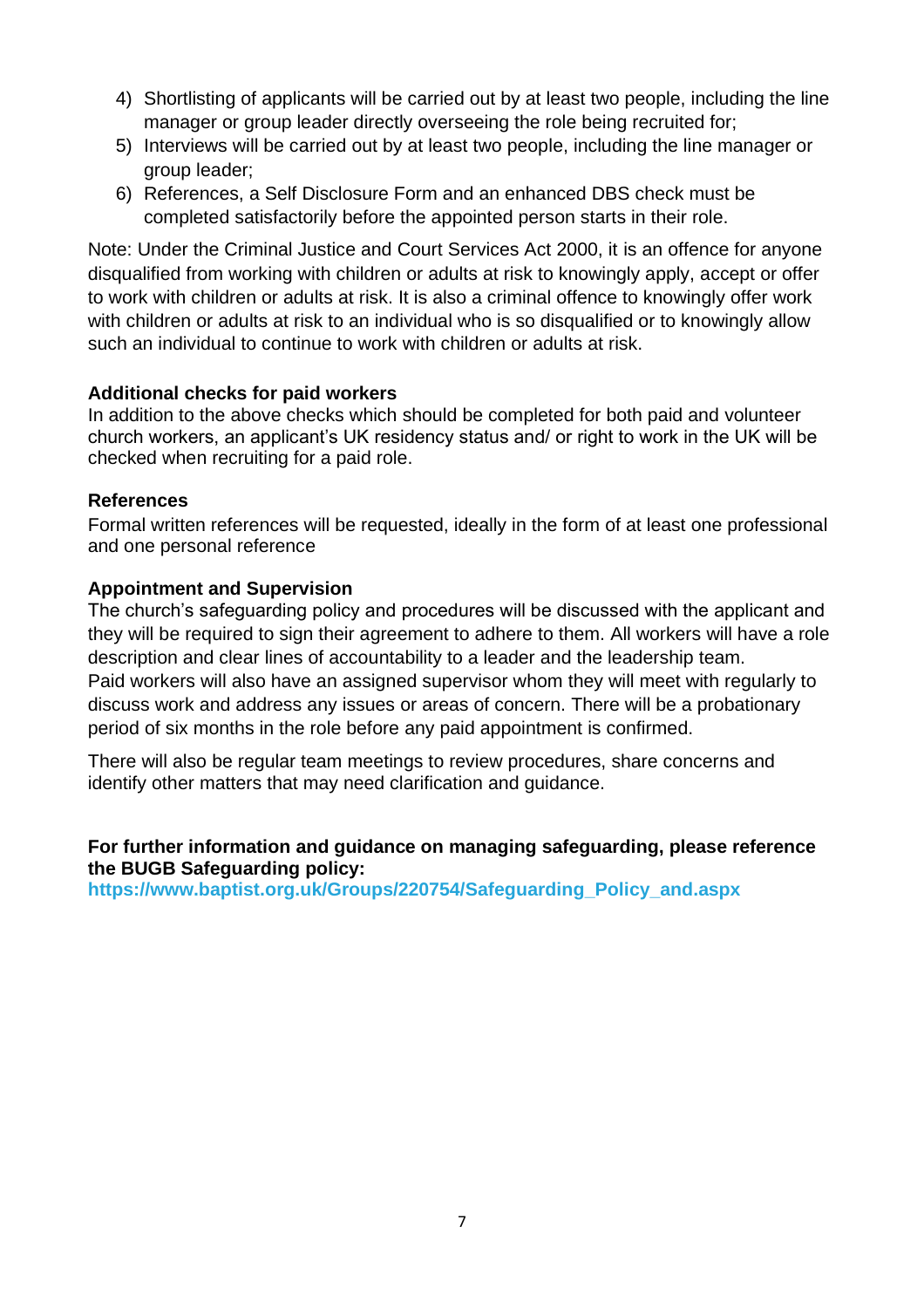### **SCBA SAFEGUARDING POLICY STATEMENT 2018**

The Trustees of SCBA care about the safeguarding of everyone who comes into contact with churches in membership with SCBA, particularly children, young people and adults at risk.

SCBA Trustees expect that SCBA Churches will adhere to the national minimum requirements for safeguarding defined in legislation (p.3-4). Whilst responsibility for safeguarding in SCBA churches is the primary responsibility of the leaders of each local church, SCBA Regional Team and Trustees have a support and challenge role.

In partnership with the SCBA team, the Trustees will proactively strive to model effective safeguarding leadership. If concerns arise about a SCBA Church's safeguarding practice, the SCBA team, in partnership with Trustees will offer proactive support and challenge. If safeguarding practice does not improve then the SCBA team have a statutory responsibility to notify and work with BUGB and local statutory partner agencies to ensure the effectiveness of local arrangements.

SCBA Trustees are following the Baptist Together safeguarding policies and guidelines. The Baptist Together website provides up to date safeguarding policies and guidelines which SCBA would commend to all churches within the Association.

SCBA's safeguarding trainers provide training at level 2 and level 3 training for churches within the Association. The delivery of safeguarding training at appropriate levels around the Association is co-ordinated by the Moderator for Safeguarding, reporting directly to the Trustees. Each church leadership team is expected to ensure that leaders refresh their safeguarding training every three years.

Trustees and staff are subject to the DBS checks appropriate for their role and are expected to undertake safeguarding training to at least level 2.

The Trustees of SCBA undertake to exercise proper care in the selection and appointment of any paid or volunteer staff working with children, young people or vulnerable adults, for example at Association events. This includes ensuring that DBS checks are undertaken at an appropriate level.

Details of the Association's Safeguarding lead and Moderator for Safeguarding can be found on the SCBA Website.

Adopted by the Trustees on 24<sup>th</sup> January 2019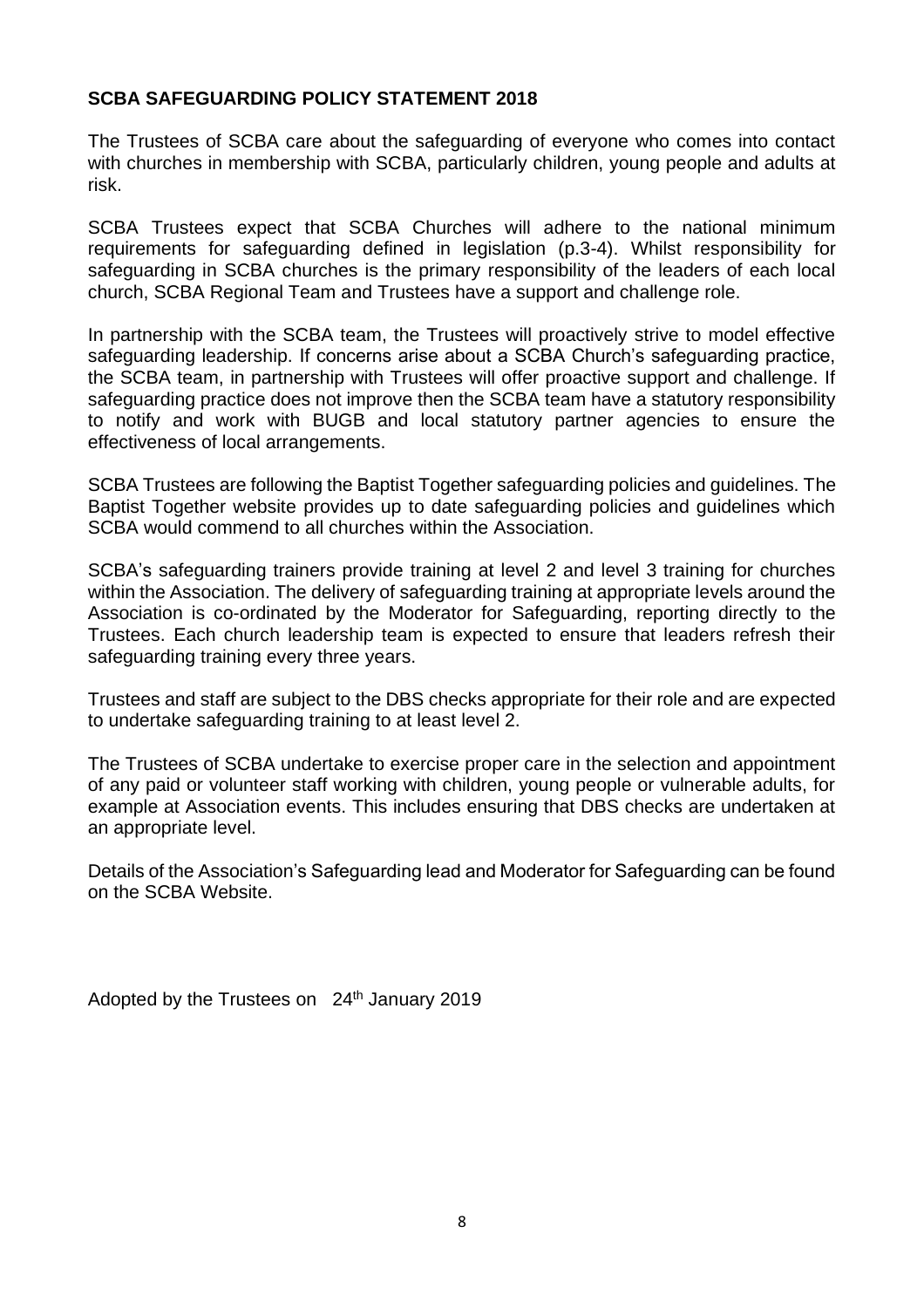# **ASSOCIATION RESPONSIBILITY FOR SAFEGUARDING**

As an Association we believe that our network of churches should be places of safety for all people, including providing adequate safeguarding arrangements for children / young people and adults.

# **SCBA events**

The Association will ensure that at all Association events will comply with the Association safeguarding policy and procedures as outlined in the Baptist Together Safe to Grow and Safe from Harm.

# **Baptist Together Accredited Ministers**

The Association staff will be responsible to verify documents of nationally accredited persons for the completion of DBS.

### **SCBA Regionally Recognised Leaders**

The Association are responsible to ensure that all Regionally Recognised Leaders have a DBS and this to be renewed every four years. That all Regionally Recognised Leaders undertake level 2 and 3 safeguarding training every four years.

### **Support for Association Churches**

SCBA's Safeguarding Officer and the wider regional team are available to answer queries, provide practical advice and support to churches and ministers regarding safeguarding issues. This function will also include providing constructive challenge and opportunities for SCBA churches to share learning and good practice. Where matters are complex, the SCBA team will seek advice from the Baptist Together national safeguarding team where necessary.

In particular, SCBA's Safeguarding Officer should be notified of:

- safeguarding or child protection referrals
- allegations or concerns about suitability referred to the Local Authority Designated Officer (LADO)
- safeguarding contracts in place within the church, including their period of review
- social care assessments, to which the church is contributing information
- police investigations, to which the church is contributing information safeguarding concerns where there is potential media interest.

SCBA maintain secure and proportionate records of all safeguarding matters. These records are maintained as strictly confidential. SCBA Safeguarding Officer will only share information with statutory partners or with the national BUGB Safeguarding Team where that is a proportionate and appropriate to the circumstances.

SCBA's Safeguarding Officer, in collaboration with the BU Safeguarding team, will also provide additional help and support to SCBA Churches where safeguarding concerns lead to media attention or lead to the commission of multi-agency review, Serious Case Review,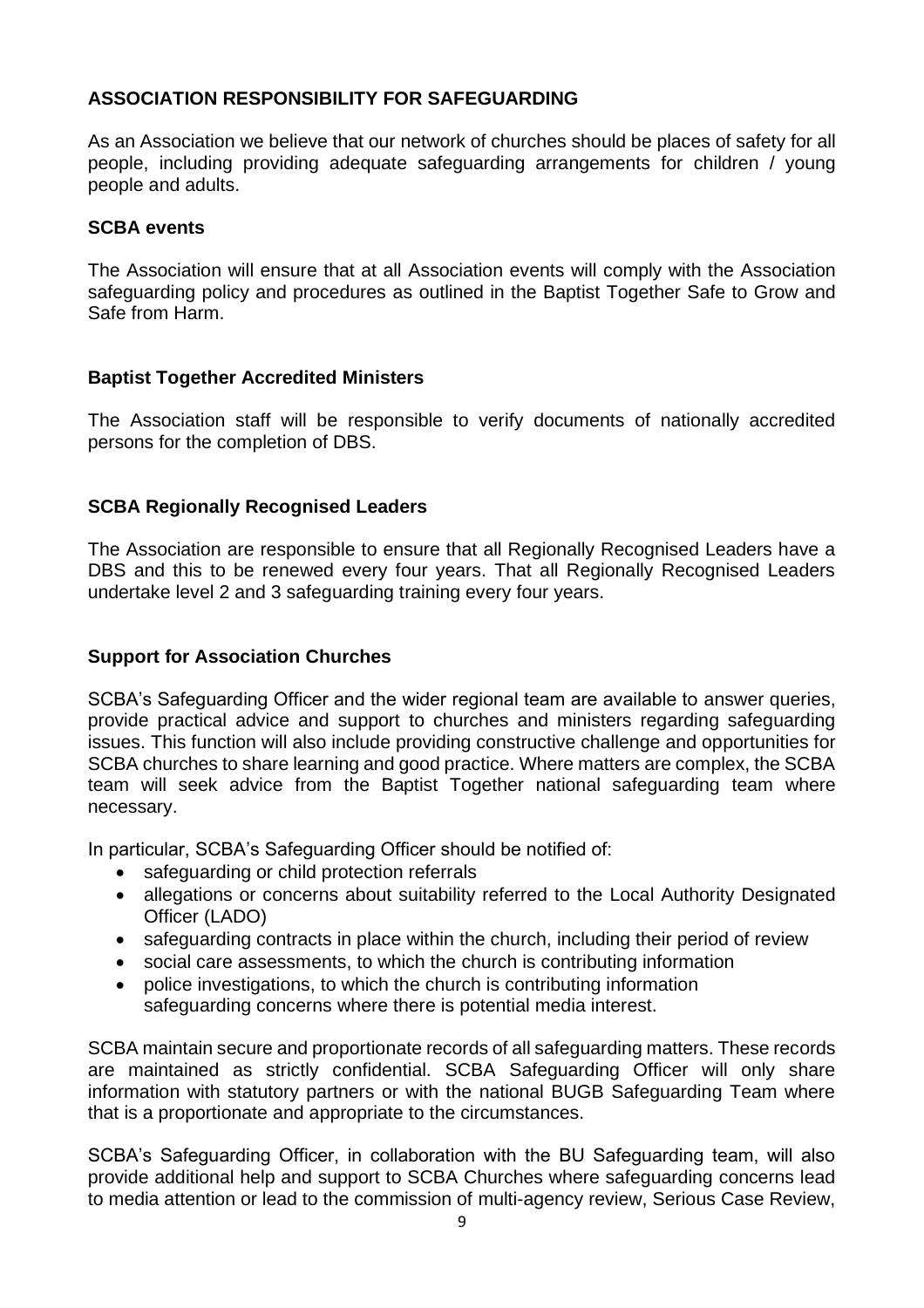Domestic Homicide Review or other statutory review processes, this is likely to include representing the church on Case Review Panels.

### **SAFEGUARDING REGARDING BAPTIST TOGETHER ACCREDITED MINISTERS**

### **Introduction**

We recognise that churches expect accredited ministers and other accredited workers to adhere to national statutory guidance and Baptist Together good practice in safeguarding. It is imperative that all accredited ministers and workers have been subject to safer workforce checks and that they have regular safeguarding training i.e. at least every three years.

It is recommended that annual review of accredited ministers and workers performance automatically includes review of their safeguarding practice.

#### **DBS Enhanced Disclosure**

All accredited persons and Nationally Recognised Pastors must have an enhanced disclosure checking for both the barred lists for children and adults, in order to be on the appropriate register.

The disclosure should be renewed every four years through DDC, via the Association, or when a new post is taken up if this is sooner.

This requirement will not apply to: Ministers who are not undertaking regulated activity and have signed the NIRAD form 1 stating that they will undertake an enhanced disclosure should they return to regulated activity.

Ministers who are retired and are no longer undertaking regulated activity (e.g. not serving in a retirement pastorate or as a moderator); and have signed the NIRAD form.

Ministers serving as Chaplains with the armed forces are required to undertake a DBS check every four years, but this will be administered through the United Board rather than DDC.

Where a disclosure is blemished, this will be reviewed by the National Safeguarding Officer, who will inform the Ministries Team of the outcome of the review and any necessary action.

Through the DDC system accredited persons will be sent an email to inform them that the disclosure is due to be renewed and one subsequent email reminder. Over the next few years these may come from the Association team until all renewal dates are on the DDC system. If a disclosure is not applied for, the Ministries Team will be informed and one final reminder will be sent. Failure to comply with this request will result in the MRC being asked to consider removing accreditation. In these circumstances the accredited person will be given 14 days notice in order to make representation to the committee.

Accredited persons who fail to book to attend the safeguarding training for levels 2 and 3 having been contacted by their Association team will be reminded by them on one further occasion. If they fail to book and attend the training, the Ministries Team will be informed and a further reminder will be sent. Failure to respond to this reminder will mean that the MRC will be asked to consider removing their accreditation. In these circumstances the accredited person will be given 14 days notice in order to make representation to the committee.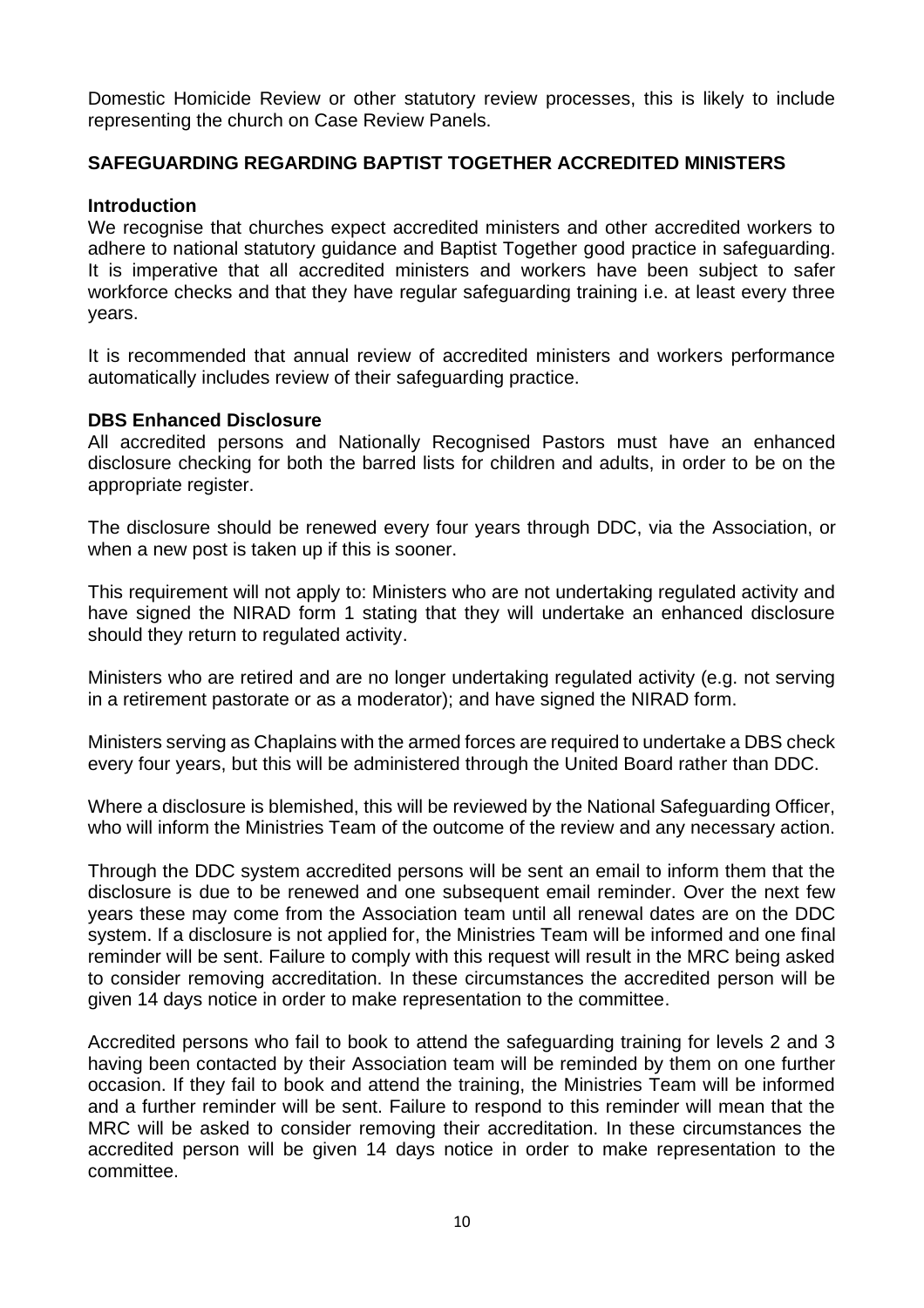### **Safeguarding Training**

Nationally Recognised Pastors must undertake the Baptist Together level 2 and 3 safeguarding training every three years, and one on line module per year in the intervening years. (This requirement will not apply if the minister is serving as a Chaplain where safeguarding training is provided which is relevant to the ministry that they are undertaking).

#### **Retired Minister**

Nationally Recognised Pastors will be provided with the NIRAD form on retirement by Ministries Department. Returning the form will result in them no longer being reminded about the need to undertake a DBS disclosure. Retired Ministers who are known to no longer be in active ministry will not be asked to sign a form.

#### **Compliance**

The responsibility to keep up to date with DBS enhanced disclosures and safeguarding training is that of the accredited person.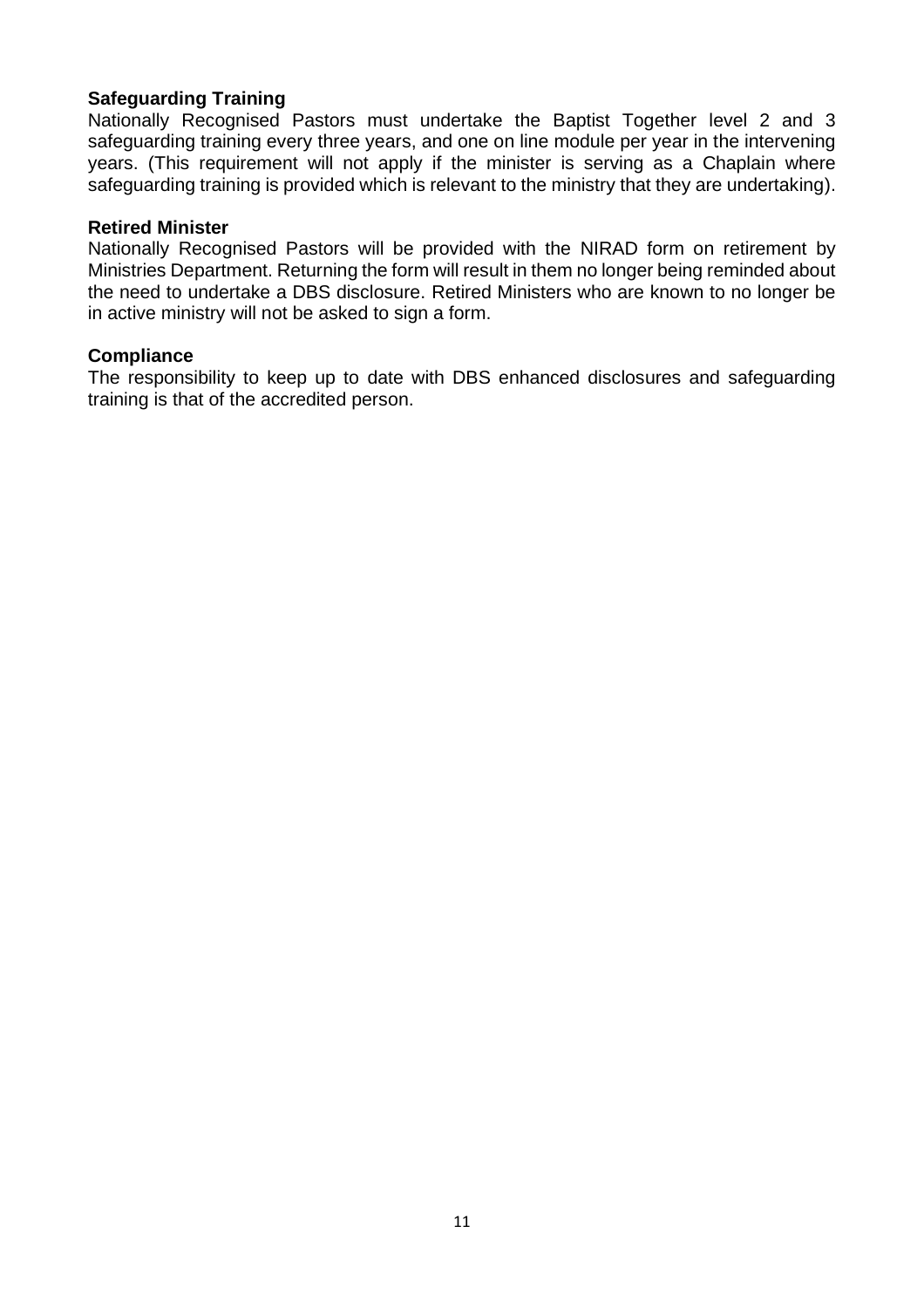# **SAFEGUARDING REGARDING SCBA REGIONALLY RECOGNISED LEADERS**

### **Introduction**

. We recognise that churches expect Regionally Recognised Leaders to adhere to national statutory guidance and Baptist Together good practice in safeguarding. It is imperative that all Regionally Recognised Leaders have been subject to safer workforce checks and that they have regular safeguarding training i.e. at least every three years.

It is recommended that annual review of accredited ministers and workers performance automatically includes review of their safeguarding practice.

#### **DBS Enhanced Disclosure**

All Regionally Recognised Leaders must have an enhanced disclosure checking for both the barred lists for children and adults, in order to be on the appropriate register.

The disclosure should be renewed every four years through DDC, via the local church, or when a new post is taken up if this is sooner.

Where a disclosure is blemished, this will be reviewed by the National Safeguarding Officer, who will inform the church and Association of the review and any necessary action.

Through the DDC system Regionally Recognised Leaders via the local church will be sent an email to inform them that the disclosure is due to be renewed and one subsequent email reminder. Regionally Recognised Leaders need to inform the Association of the date when the disclosure was issued. Failure to comply with this request will result in the SCBA MRC being asked to consider removing accreditation.

### **Safeguarding Training**

Regionally Recognised Leaders must undertake the Baptist Together level 2 and 3 safeguarding training every four years. Failure to respond to this reminder will mean that the MRC will be asked to consider removing their accreditation.

### **Compliance**

The responsibility to keep up to date with DBS enhanced disclosures and safeguarding training is that of the accredited person.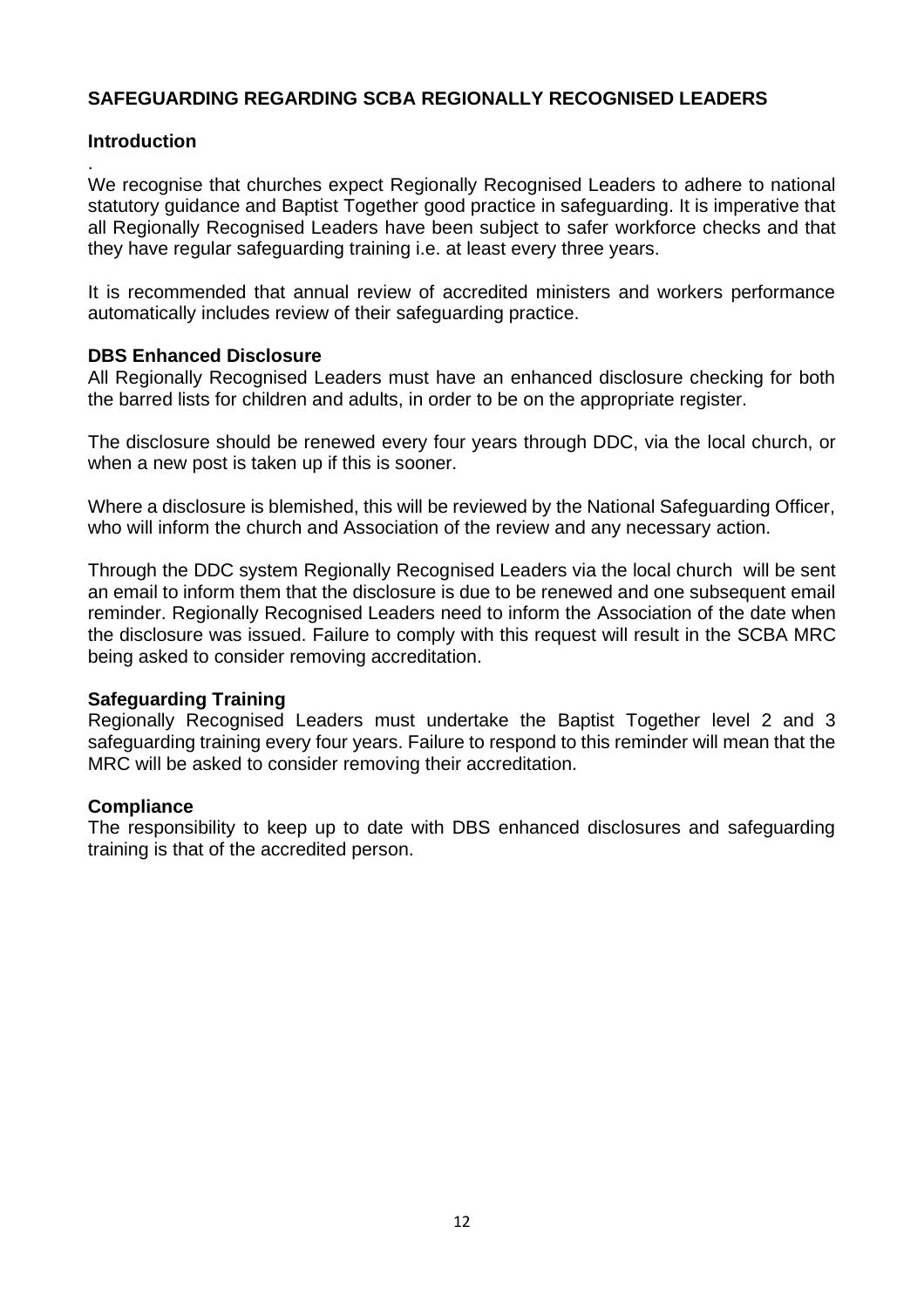# **SCBA PROVISION OF TRAINING**

As an Association we believe that our network of churches should be places of safety for all people, children, young people and adults.

In relation to enabling our network of churches to provide such places we are endeavouring to resource our churches through training as outlined by Baptist Together:

# **TRAINING**

To supplement the guidelines found in *[Safe to Grow](http://www.baptist.org.uk/Shop/Sections/Items/Item.aspx?item_id=495683)*, Baptist Together has produced an integrated series of training, consisting of three levels.

Level 1 is a short DVD, designed to be shown to the whole church to help raise awareness across the congregation and encourage everyone to remember that safeguarding is everyone's responsibility. Some [worship service ideas](http://www.baptist.org.uk/Articles/365964/Resource_Library/Free_Resources_and/Safeguarding/Service_Ideas/Resource_Library_Service.aspx) are also available to use alongside the DVD as part of a service.

**Guide into excellence into safeguarding** an overview of safeguarding and introduction. This booklet will be issued prior to those attending level 2.

Level 2 is designed to be delivered by a trainer. Please contact your Regional [Association](http://www.baptist.org.uk/Articles/364319/About/Associations_and_Specialist/Baptist_Regional_Associations/Baptist_Regional_Associations.aspx) for more information on how this can be delivered; the course is designed for the minister, deacons/trustees, the designated person for safeguarding and all those who work with children, young people and adults at risk. It covers the following points and takes about 3 hours:

- Definitions, signs and symptoms of abuse
- What to do if abuse is disclosed
- Good practice
- Risk assessments
- Safe recruitment
- Abuse of trust
- **Boundaries**

**Level 2a - Empowering Children to Stay Safe** The purpose of this material is to help children and young people to be aware of their personal safety and how they can be empowered to make wise decisions, choices and actions to help them stay safe. This [downloadable bible-based material](http://www.baptist.org.uk/Articles/365961/Resource_Library/Free_Resources_and/Safeguarding/Empowering_Children_to/Resource_Library_Empowering.aspx) is designed to be used with children and young people in a group session environment.

Level 3 is also designed to be delivered by a trainer and is for the minister, deacons/trustees, and the designated person for safeguarding. It is designed to give further help with what to do if a disclosure is made, or if you discover that abuse has or is taking place and Safe recruitment. Level 3 is designed to follow on from Level 2 and it is strongly advised that you access level two before accessing Level 3.

# **PROVIDING THIS TRAINING ACROSS THE SCBA NETWORK OF CHURCHES**

We want to ensure that we are able to support the local church in providing good quality and accessible training. As an Association it is our responsibility to ensure that there is appropriate training and support required across our network of churches. We acknowledge that it is the local churches responsibility to ensure everyone within their church is aware of the need to keep children, young people and adults at risk safe and provide training for all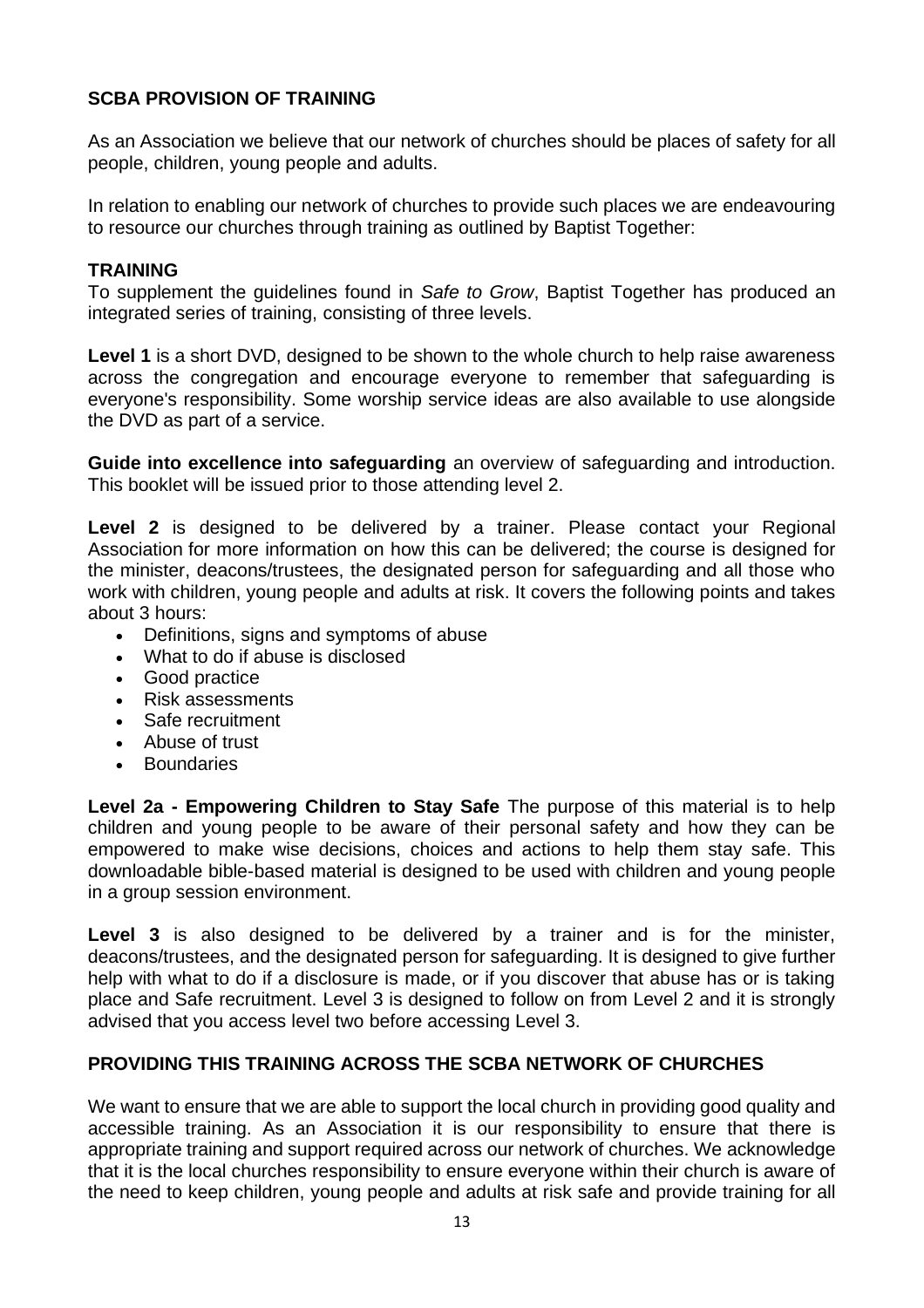those involved in this area of ministry. To support the work of the local church SCBA has developed a network of trainers across the Association who are skilled in delivering the updated training course which Baptist Together has produced.

# **Trainers**

We have recruited and trained several trainers and they will be competent in delivering the material effectively and with appropriate knowledge and skills. They are trained by Baptist Together.

# **Training**

The trainers will be able to provide training for their local church and other churches in their cluster and if required beyond their local cluster of churches. This gives greater opportunities for churches to access appropriate level 2 and 3 training. More details can be found on the SCBA website.

# **AGREEMENT WITH TRAINERS**

# **Trainers will be responsible for:**

- Delivering the training
- Producing and distribution of a certificate that confirms a participant's attendance on a course

# **SCBA will be responsible for:**

- Every trainer will be provided the appropriate training from Baptist Together
- Meeting at least twice a year with the trainers
- Produce the manuals for participants if requested
- Advertise the training on the SCBA website

# **Local church / cluster will be responsible for:**

- Linking and liaising with the SCBA Administrator or SCBA Moderator for **Safeguarding**
- Make practical arrangements for a venue, set up and refreshments
- Inform SCBA of the churches and details of those who are attended training
- Payment of the training to SCBA
- Advertising the training in their church and amongst churches in their cluster.

# **Cost of training**

Details of Training Costs can be found on the SCBA website.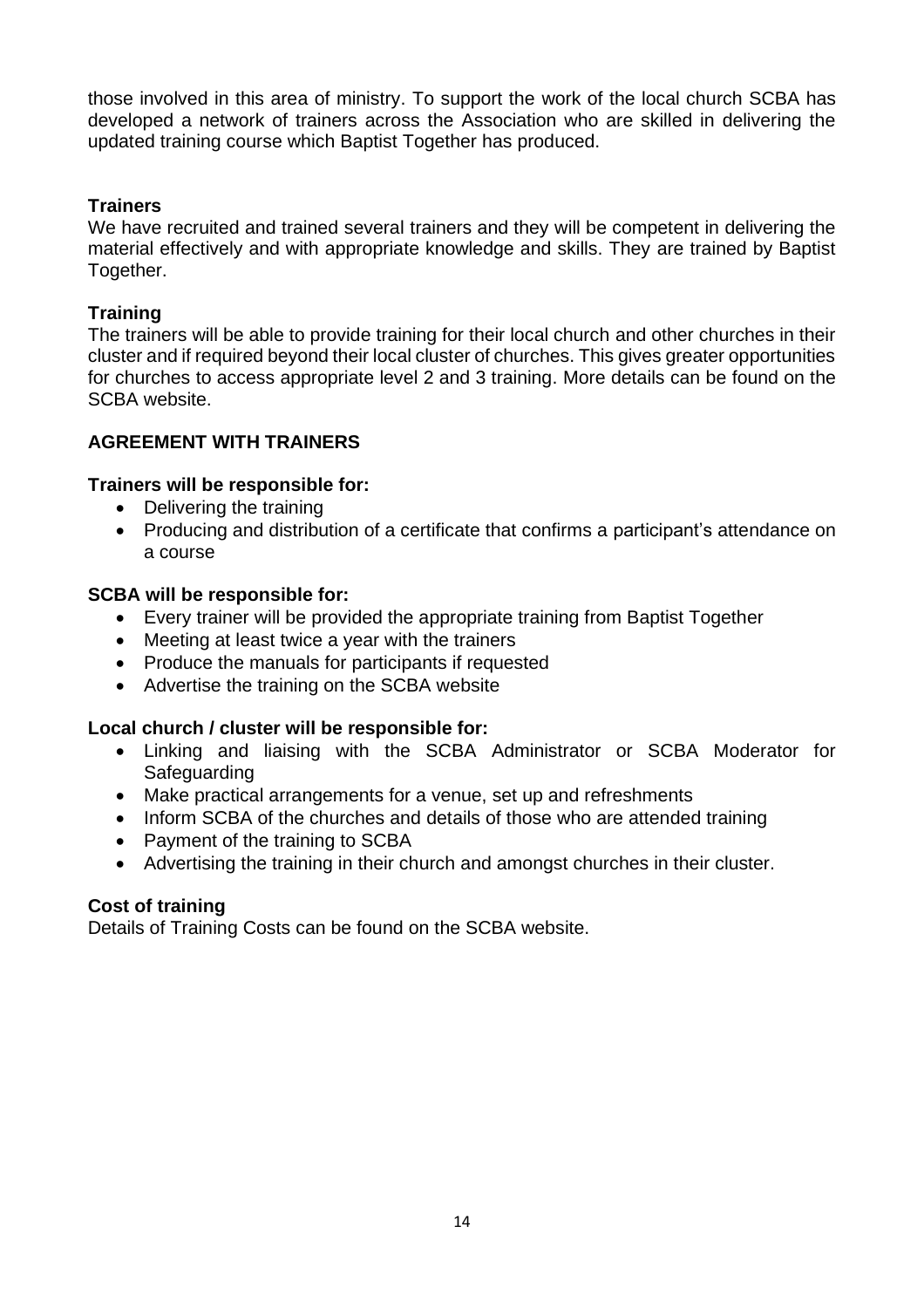## **RESPONDING TO ALLEGATIONS**

# **ALLEGATIONS, OR CONCERN ABOUT SUITABILITY, MADE REGARDING A REGIONAL STAFF MEMBER**

Upon discovering of reporting of safeguarding concerns related to a SCBA staff member, the Designated Person for Safeguarding (DPS) or deputy is to be notified immediately.

The DPS or deputy will record a factual record of events, including the date, time and nature of allegations made on the SCBA safeguarding register.

The DPS will work promptly to ensure that the Local Authority Designated Officer (LADO) and SCBA Safeguarding Officer are notified of the concern i.e. within 24 hours.

If there is concern that a child or adult may be at risk of immediate harm the Police and Social Care must be notified immediately.

Information will be managed as sensitive confidential information and shared on a proportionate need to know basis only.

The DPS or deputy will identify the facts and will record this on the Association safeguarding register.

The DPS or deputy will inform that there is a safeguarding concern to the Regional Minister Team Leader and the Association Trustee for Safeguarding. If the concern relates to the Regional Minister Team Leader or the Association Trustee for Safeguarding, the national BUGB safeguarding team will be notified.

The DPS or deputy will contact the National Safeguarding team and the Baptist Together Ministries department.

The DPS or deputy and Association will comply with the recommendations and procedures of the National Safeguarding team and Ministries department.

### **ALLEGATIONS, OR CONCERN ABOUT SUITABILITY, MADE REGARDING AN ACCREDITED BAPTIST TOGETHER MINISTER**

Upon discovering of reporting of safeguarding concerns related to an Accredited Minister, the SCBA Safeguarding Officer (i.e. Designated Person for Safeguarding (DPS)) is to be notified immediately.

The DPS or deputy will record a factual record of events, including the date, time and nature of allegations made on the SCBA safeguarding register.

SCBA Safeguarding Officer will work promptly to ensure that the Local Authority Designated Officer (LADO) and SCBA Safeguarding Officer are notified of the concern i.e. within 24 hours.

If there is concern that a child or adult may be at risk of immediate harm the Police and Social Care must be notified immediately.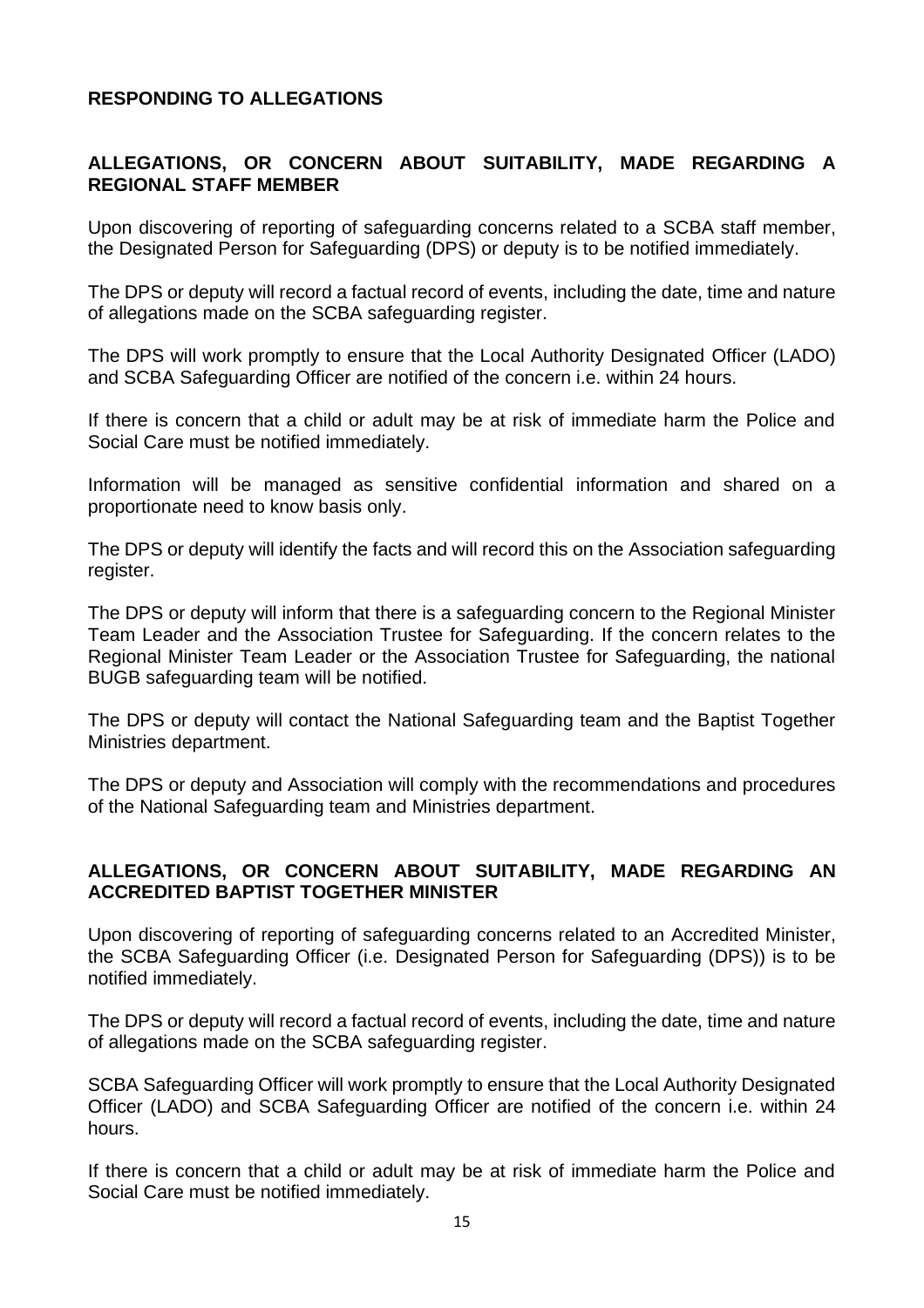Information will be managed as sensitive confidential information and shared on a proportionate need to know basis only.

The DPS will inform that there is a safeguarding concern to the Regional Minister Team Leader.

The DPS will contact the National Safeguarding team and the Baptist Together Ministries department.

The DPS and Association will comply with the recommendations and procedures of the National Safeguarding team and Ministries department.

# **ALLEGATIONS, OR CONCERN ABOUT SUITABILITY, MADE REGARDING A REGIONALY RECOGNISED LEADER**

Upon discovering of reporting of safeguarding concerns related to a Regionally Recognised Leader, the Association Designated Person for Safeguarding (DPS) is to be notified immediately.

The DPS will record this on the Association safeguarding register.

The DPS or deputy will record a factual record of events, including the date, time and nature of allegations made on the SCBA safeguarding register.

The DPS will work promptly to ensure that the Local Authority Designated Officer (LADO) and SCBA Safeguarding Officer are notified of the concern i.e. within 24 hours.

If there is concern that a child or adult may be at risk of immediate harm the Police and Social Care must be notified immediately.

Information will be managed as sensitive confidential information and shared on a proportionate need to know basis only.

The DPS will inform that there is a safeguarding concern to the Regional Minister Team Leader and the Association trustee for safeguarding.

The DPS will contact the National Safeguarding team.

The DPS and Association will comply with the recommendations of the National Safeguarding team and advise the church of any action they need to take.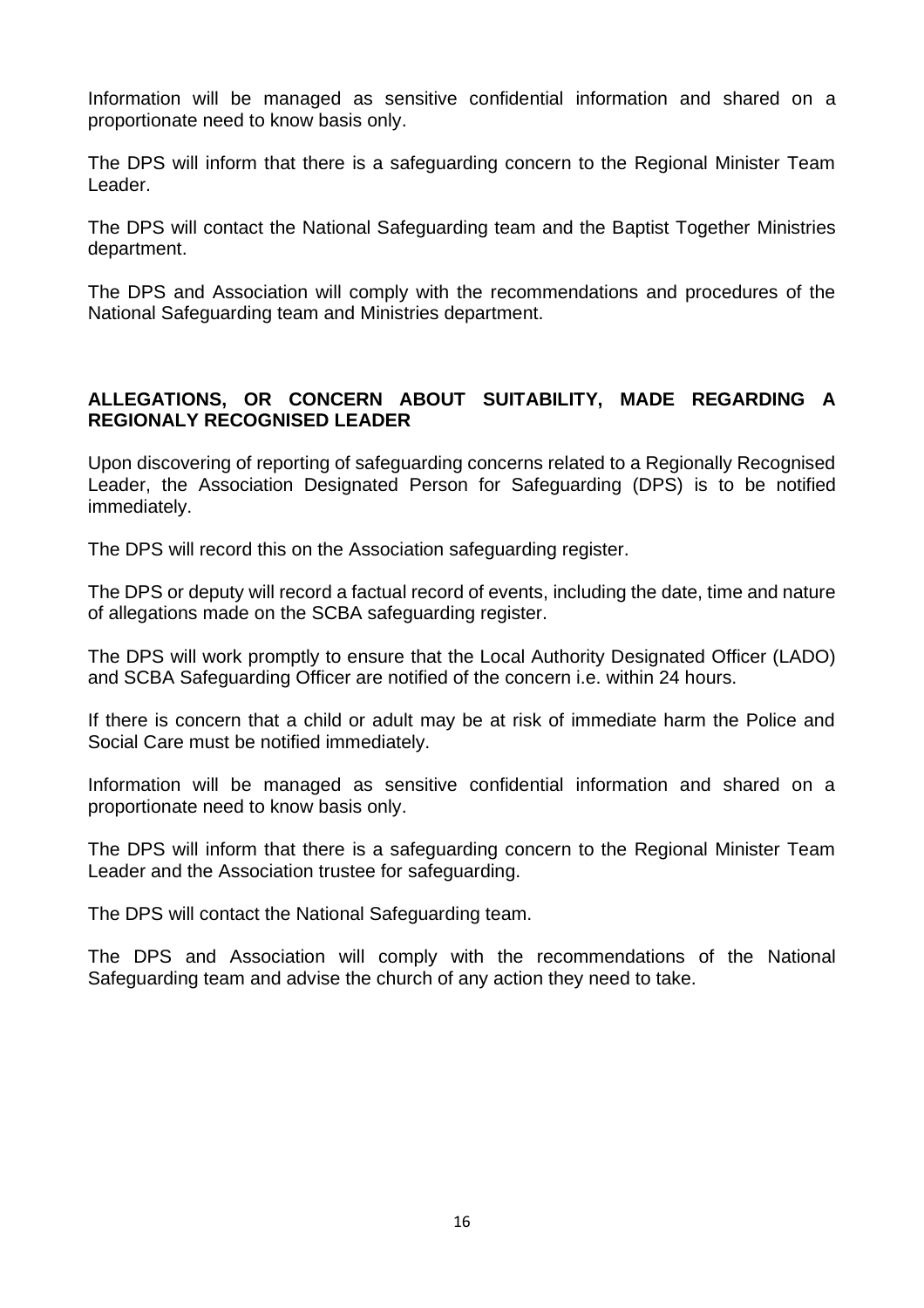# **CONTACT DETAILS**

# **Designated Person for Safeguarding**

| Name:                 | Joy Cheang                   |
|-----------------------|------------------------------|
| <b>Contact Email:</b> | scbasafeguarding@scba.org.uk |

# **Deputy Designated Person for Safeguarding**

| Name:                 |  |
|-----------------------|--|
| <b>Contact Email:</b> |  |

# **Safeguarding Trustee**

| Name:                 | Ann Andrews                 |
|-----------------------|-----------------------------|
| <b>Contact Email:</b> | ann55andrews@btinternet.com |

# **Safeguarding Training**

| Name:                 | Ann Andrews                 |
|-----------------------|-----------------------------|
| <b>Contact Email:</b> | ann55andrews@btinternet.com |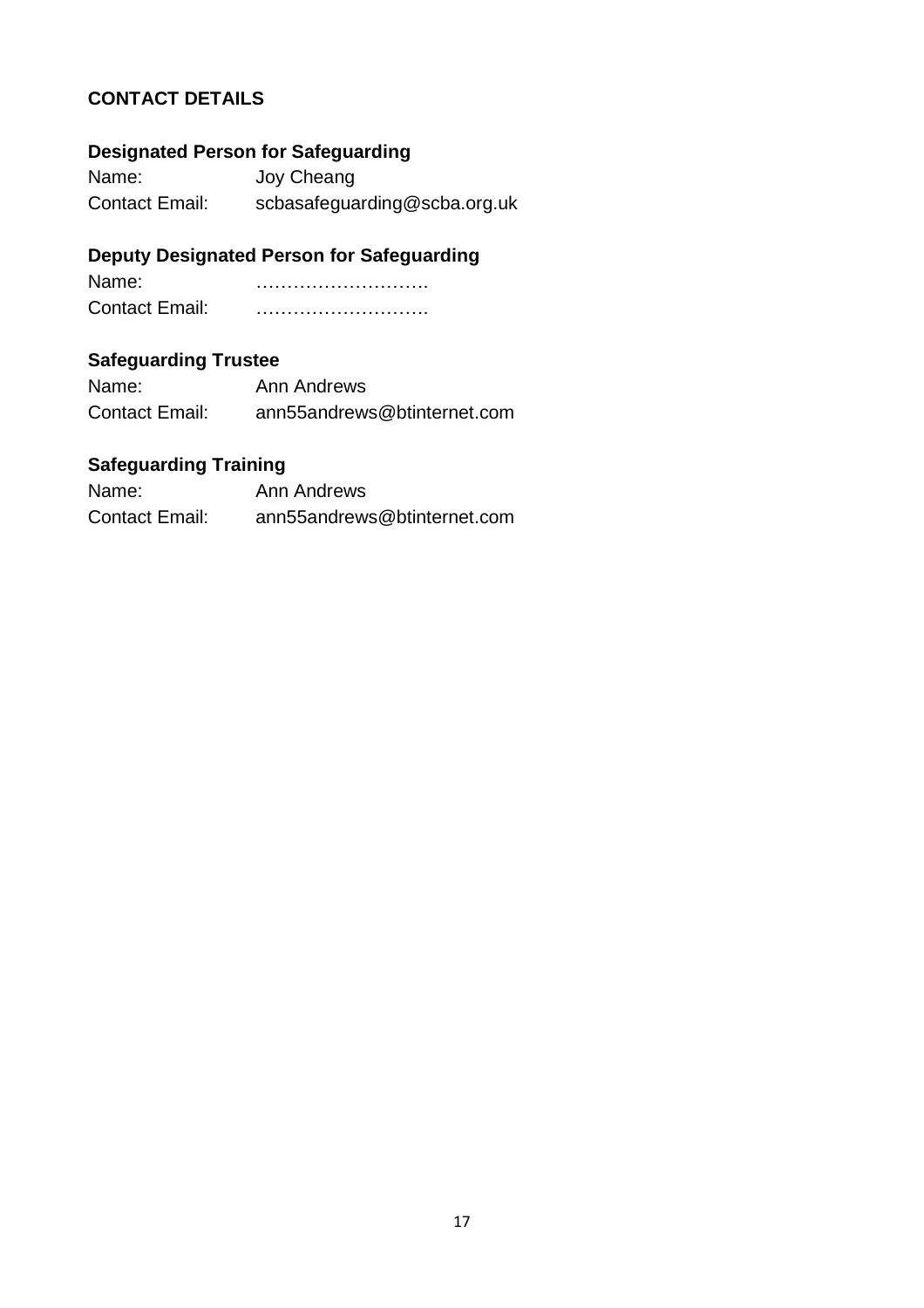## **APPENDIX 1 USEFUL RESOURCES AND CONTACTS**

# **Baptist Union Safeguarding team:**

Each of our local Baptist Associations has a person who is able to offer guidance to churches in adopting and implementing safeguarding policies and procedures in their work with adults at risk.

Website: [www.baptist.org.uk/Groups/220183/Safeguarding.aspx](http://www.baptist.org.uk/Groups/220183/Safeguarding.aspx) 

### **Other organisations:**

There are a number of external organisations who specialise in supporting different aspects of life for adults at risk. For further information and expert advice please contact:

### **Action on Elder Abuse**

A specialist organisation that focuses on the issue of abuse towards to elderly. Helpline: 0808 808 8141 Website: [www.elderabuse.org.uk](http://www.elderabuse.org.uk/) Address: PO Box 60001, Streatham, SW16 9BY

**Action on Hearing Loss -** *(previously known as the Royal National Institute for the Deaf)* A national voluntary organisation that provides information, training and awareness raising of deafness, hearing loss and tinnitus.

| <b>Address:</b> | 19-23 Featherstone Street, London, EC1Y 8SL |
|-----------------|---------------------------------------------|
| Website:        | www.actiononhearingloss.org.uk              |
| Helpline:       | 0808 808 0123                               |

# **Age UK**

National organisation offering advice and information on all aspects of elderly life.

| Telephone: | 0800 169 6565                                       |
|------------|-----------------------------------------------------|
| Website:   | www.ageuk.org.uk                                    |
| Address:   | Tavis House, 1-6 Tavistock Square, London, WC1H 9NA |

# **Alzheimer's Society**

|           | Provides information, support and guidance on Alzheimer's and other forms of dementia. |
|-----------|----------------------------------------------------------------------------------------|
| Helpline: | 0300 222 1122                                                                          |
| Website:  | www.alzheimers.org.uk                                                                  |
| Address:  | Gordon House, 10 Greencoat Place, London, SW1P 1PH                                     |

**BUild** - Baptist Union Initiative with People with Learning Disabilities

A national, denominational body providing conferences, publications, advice and teaching materials for people with learning disabilities and their family and churches.

Website: [www.build-together.org.uk](http://www.build-together.org.uk/)

# **Bullying UK**

Bullying UK is part of Family Lives, a charity supporting and helping people with issues that are a part of family life.

| Telephone: | 0808 800 2222                    |
|------------|----------------------------------|
| Website:   | www.bullying.co.uk/cyberbullying |

# **CAADA** - Coordinated Action Against Domestic Abuse

A national organisation providing practical help and support for professionals and organisations working with domestic abuse victims.

Telephone: 0117 317 8750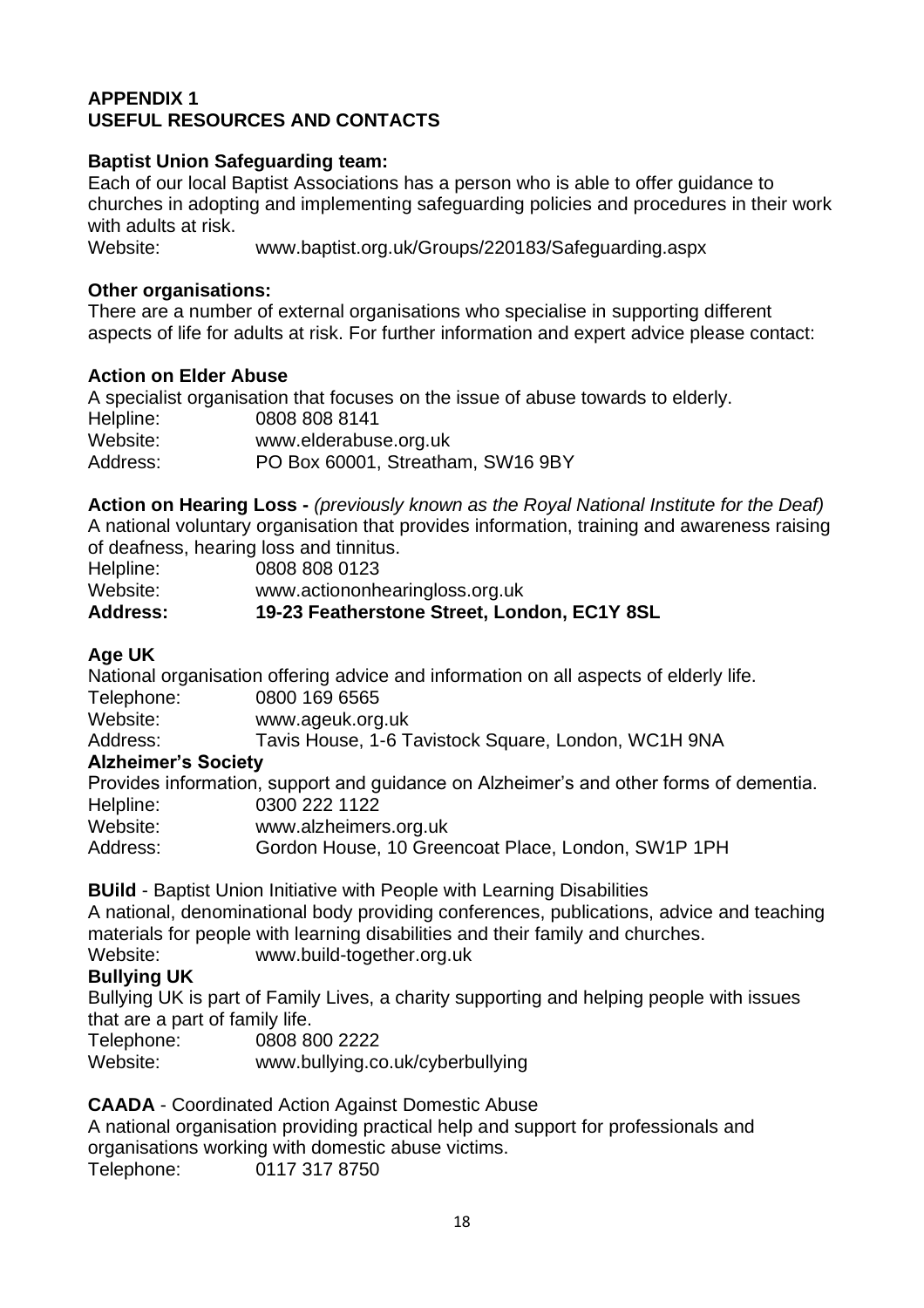Website: [www.caada.org.uk](http://www.caada.org.uk/) Address: 3rd Floor, Maxet House, 28 Baldwin Street, Bristol, BS1 1NG

# **Churches' Child Protection Advisory Service (CCPAS)**

CCPAS is an independent Christian Safeguarding charity which offers training and resources for churches and a 24 hour helpline for all safeguarding issues and disclosures Helpline: 0845 120 4550 Telephone: 01322 517817 Website: [www.ccpas.co.uk](http://www.ccpas.co.uk/) Address: PO Box 133, Swanley, Kent, BR8 7UQ

### **The Cybersmile Foundation**

A non-profit organisation trying to combat cyber abuse. Website: [www.cybersmile.org](http://www.cybersmile.org/)

#### **DDC – Due Diligence Checking**

DDC supports organisations by providing criminal records services, training and advice. From 1 November 2015 they are the DBC checking organisation for BUGB. Telephone: 0845 644 3298 Website: [http://www.ddc.uk.net](http://www.ddc.uk.net/) Address: Due Diligence Checking Ltd, Meltongate House, 1282a Melton Road, Syston, Leicester, LE7 2HD

### **Disclosure & Barring Service (DBS)**

DBS carries out criminal records checks on employees and volunteers working with children, young people and adults at risk.

Telephone: 0870 90 90 811<br>Email address: customerservice<br>Website: 1999 [customerservices@dbs.gsi.gov.uk](mailto:customerservices@dbs.gsi.gov.uk) [www.gov.uk/government/organisations/disclosure-and-barring-service](http://www.gov.uk/government/organisations/disclosure-and-barring-service)

### **Independent Age**

A charity that provides advice and support for older people, their families and professionals on community care and other issues.

| Telephone: | 0800 319 6789                     |
|------------|-----------------------------------|
| Website:   | www.independentage.org            |
| Address:   | 18 Avonmore Road, London, W14 8RR |

### **Livability**

Previously known as The Shaftesbury Society, it is a Christian charity working with disabled and disadvantaged people to help achieve social inclusion, empowerment and justice.

| Telephone: | 020 7452 2000                        |
|------------|--------------------------------------|
| Website:   | www.livability.org.uk                |
| Address:   | 50 Scrutton Street, London, EC2A 4XQ |

### **MENCAP**

A national organisation that works in partnership with people with a learning disability, offering support, advice and advocacy services. Telephone: 0808 808 1111 Website: [www.mencap.org.uk](http://www.mencap.org.uk/)  Address: 123 Golden Lane, London, EC1Y 0RT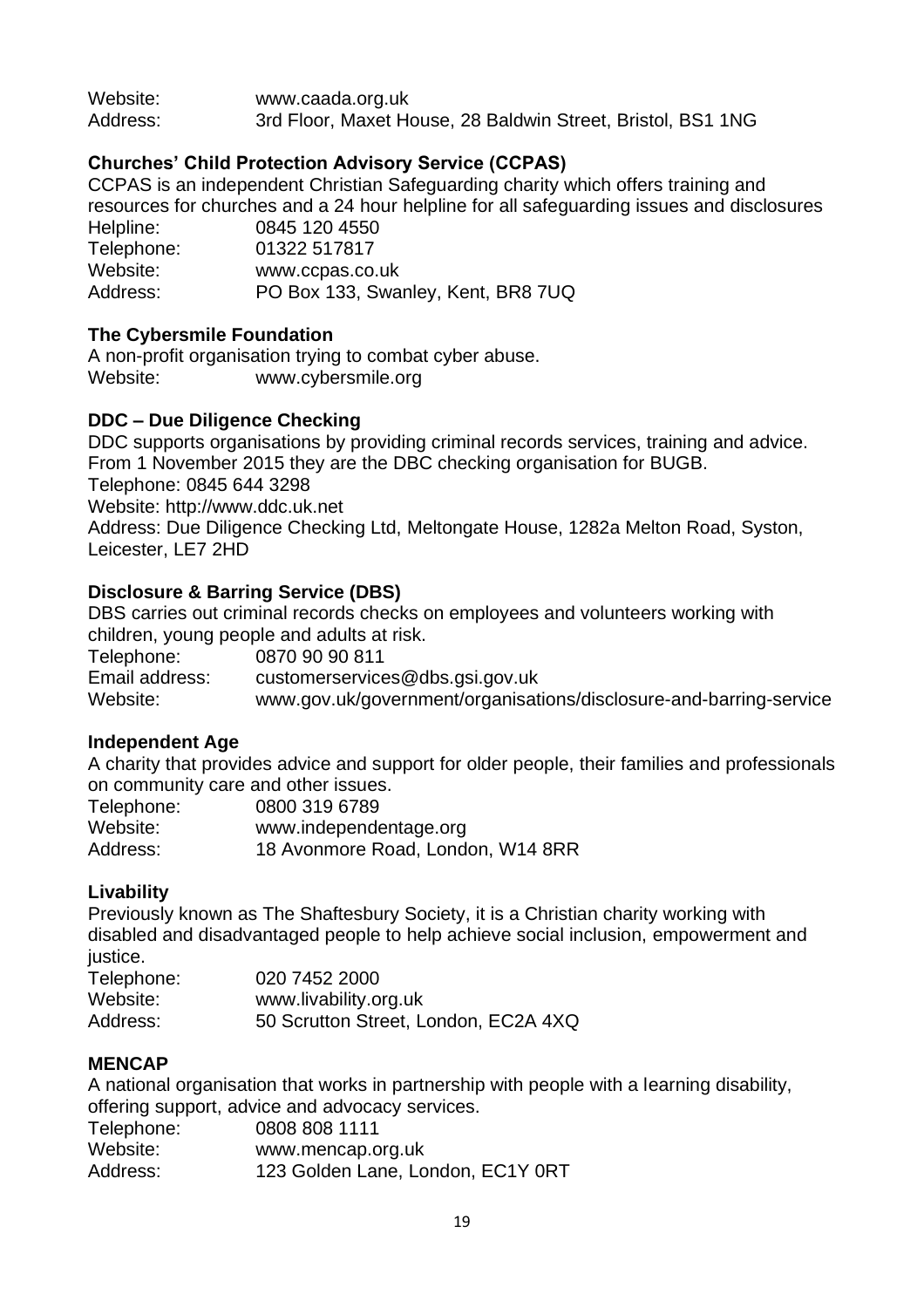# **Methodist Homes for the Aged**

MHA provides care, accommodation and support services to older people throughout Britain.

Telephone: 01332 296200 Website: [www.mha.org.uk](http://www.mha.org.uk/) Address: Epworth House, Stuart Street, Derby DE1 3EQ

# **Mind**

Mental health charity offering advice and support for people in mental distress and their families.

| Telephone: | 0300 123 3393                   |
|------------|---------------------------------|
| Email:     | contact@mind.org.uk             |
| Website:   | www.mind.org.uk                 |
| Address:   | 15-19 Broadway, London, E15 4BQ |

# **Police**

If there is a serious danger that an adult at risk may be in imminent risk of harm then call the police. In an emergency, it is appropriate to dial 999. The police non-emergency number is 101.

# **Royal National Institute for the Blind (RNIB)**

A national voluntary organisation focusing on the needs of blind and partially sighted people. RNIB offers help with advice, aids and equipment. Helpline: 0303 123 9999 Website: [www.rnib.org.uk](http://www.rnib.org.uk/) Address: 105 Judd Street, London, WC1H 9NE

# **The Relatives and Residents Association**

Gives advice and support to older people in care homes and their relatives and friends. Advice line: 020 7359 8136 Website: [www.relres.org](http://www.relres.org/) Address: 1 The Ivories, 6-18 Northampton Street, London, N1 2HY

# **Respond**

Support and help for victims of abuse who have learning difficulties, and their families. Telephone: 0808 808 0700 Website: [www.respond.org.uk](http://www.respond.org.uk/)

# **Samaritans**

The service provides emotional support for people who are experiencing feelings of distress or despair, including those which may lead to suicide. Helpline: 08457 90 90 90 (available 24 hours a day) Website: [www.samaritans.org](http://www.samaritans.org/)

# **Scope**

A national charity that provides support, information and advice to people with disabilities and their families.

| Telephone: | 0808 800 3333         |
|------------|-----------------------|
| Email:     | helpline@scope.org.uk |
| Website:   | www.scope.org.uk      |

# **selfharmUK**